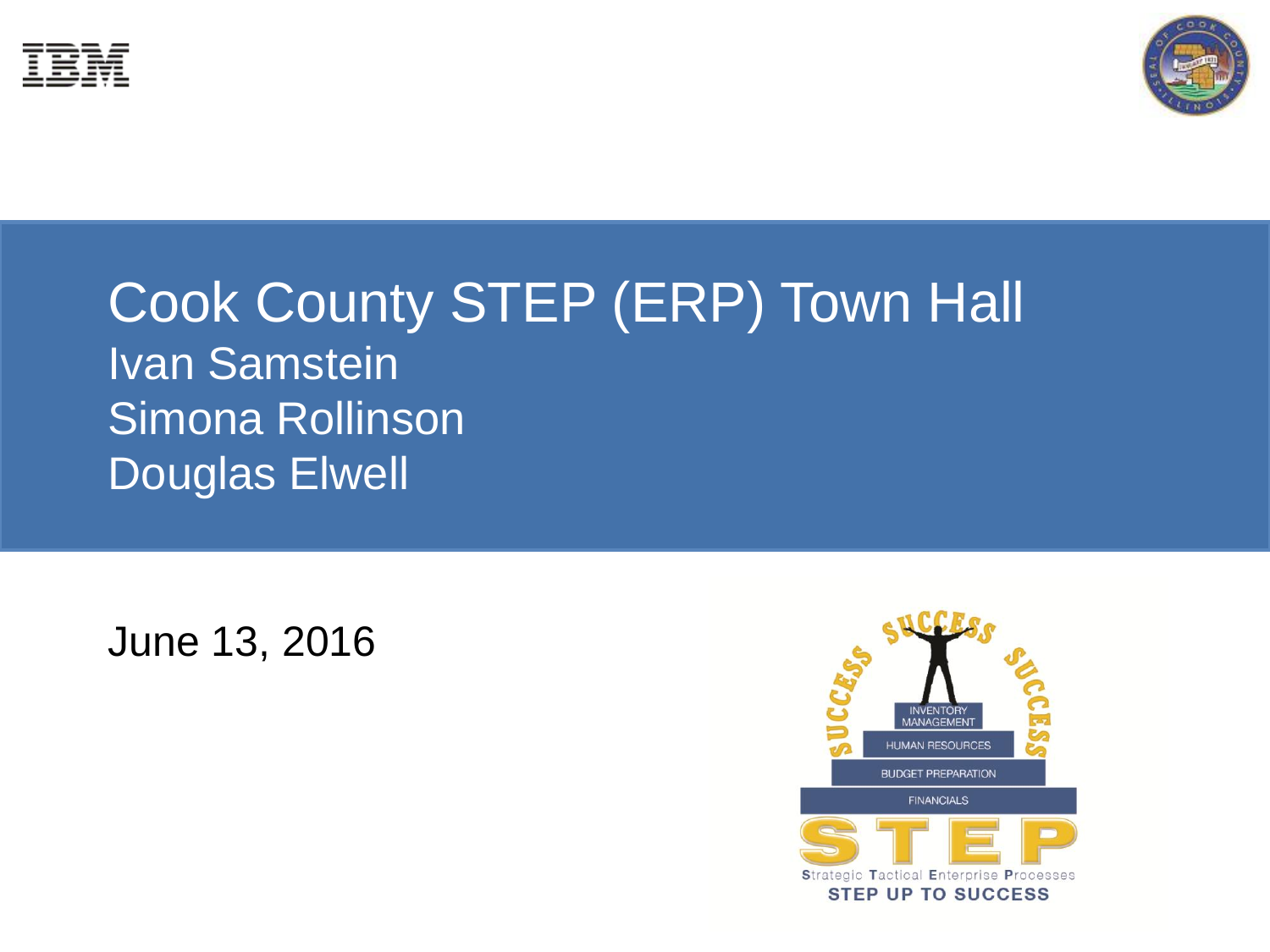



- Introduction
- What Is The STEP Project?
- Why Is The County Doing The Project?
- When Will We Doing STEP?
- How Will STEP Impact Me?
- What's In It For Me?
- How Will I Be Prepared For The Change?
- How Can I Learn More?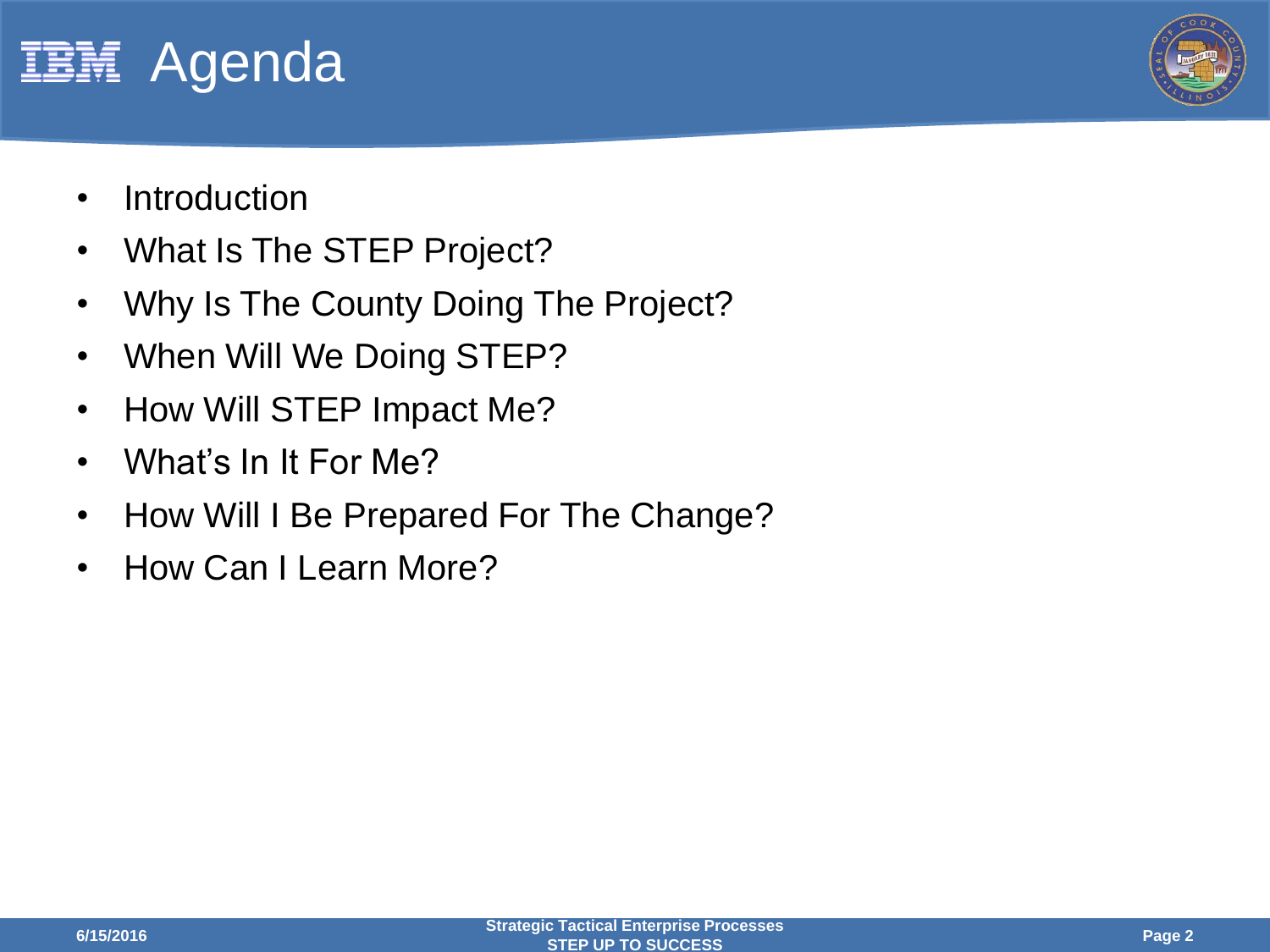



- Introduction of Project Sponsors:
	- Ivan Samstein, CFO
	- Simona Rollinson, CIO
	- Douglas Elwell, CCHHS Deputy CEO of Finance and **Strategy**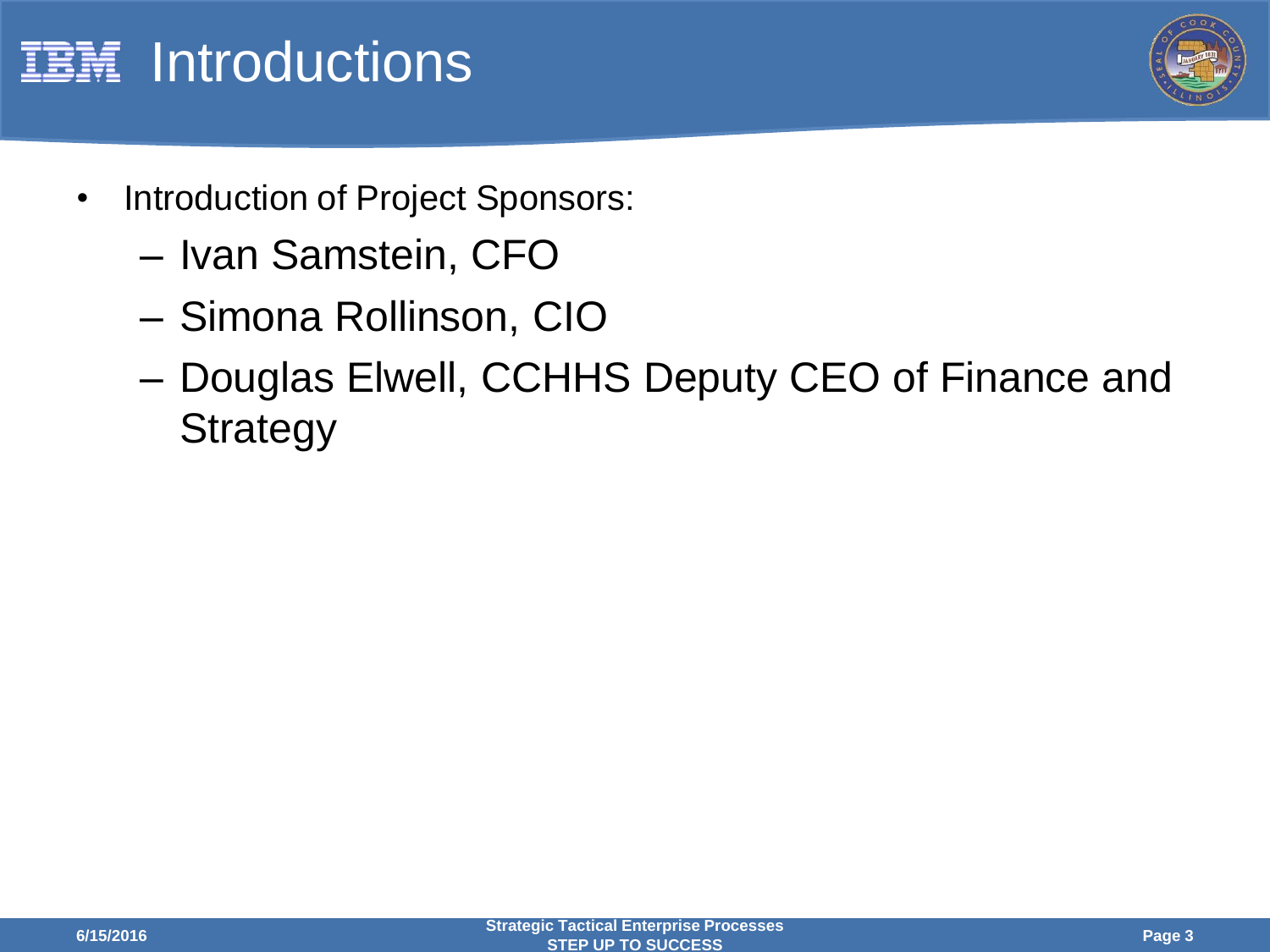## IBN Why Are We Doing STEP?

- **≻ Multiple ERP Systems**
- $\triangleright$  Difficult to assemble reports
- Myriad of business processes
- $\triangleright$  Need to improve controls
- $\triangleright$  Slow and cumbersome processes
- $\triangleright$  Difficulty in tracking status of purchases
- $\triangleright$  Need to leverage County Spend most effectively
- Enhance operating efficiency & reduce costs
- $\triangleright$  Advance the County's procurement leverage

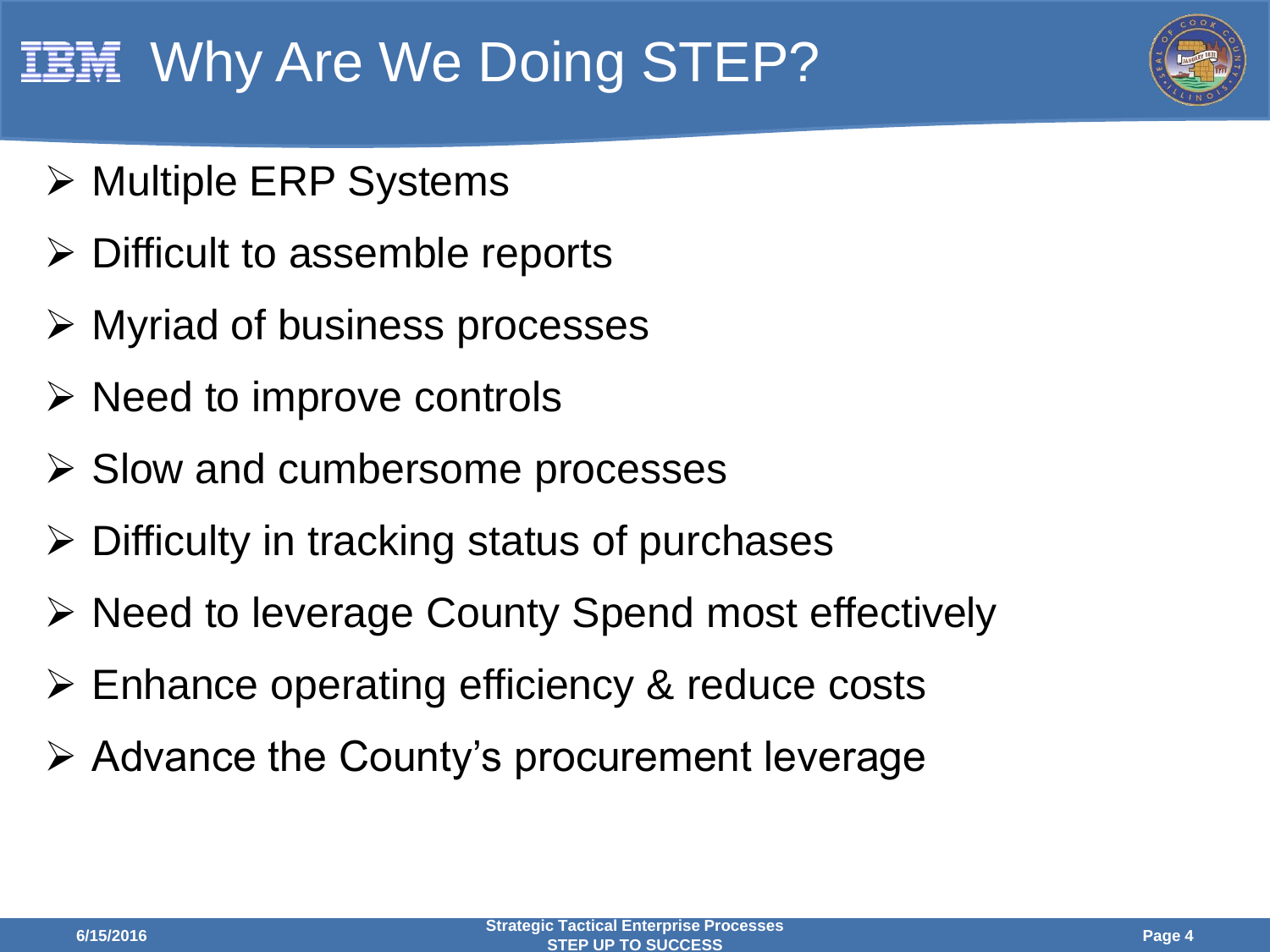



- Strategic Tactical Enterprise Processes:
	- Integrated Business Process
	- Shared Accounting Definitions
	- Electronic vs manual processes
	- Budgetary Controls
	- Analytics & Dashboards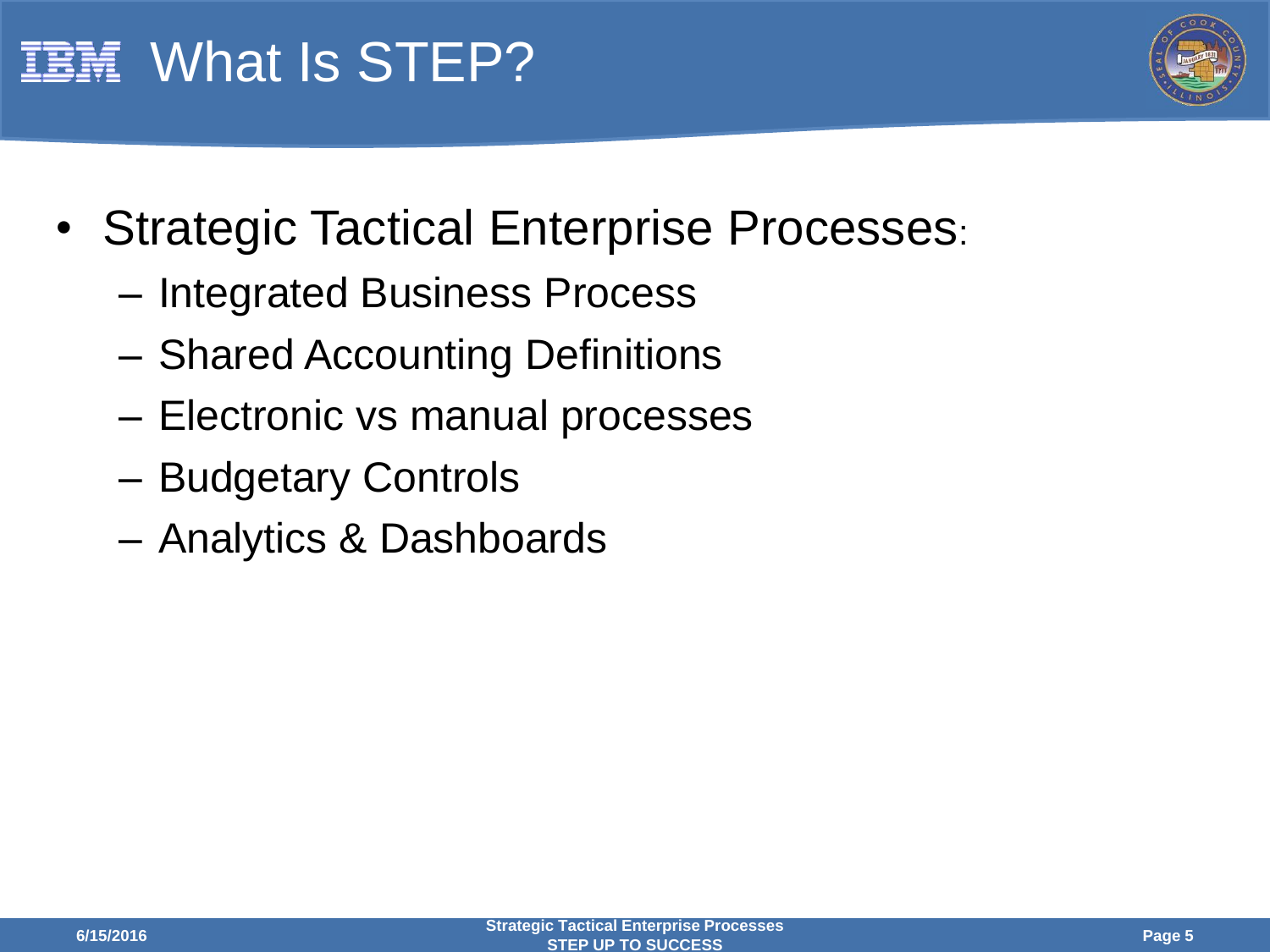## **IBM When Are We Doing STEP?**



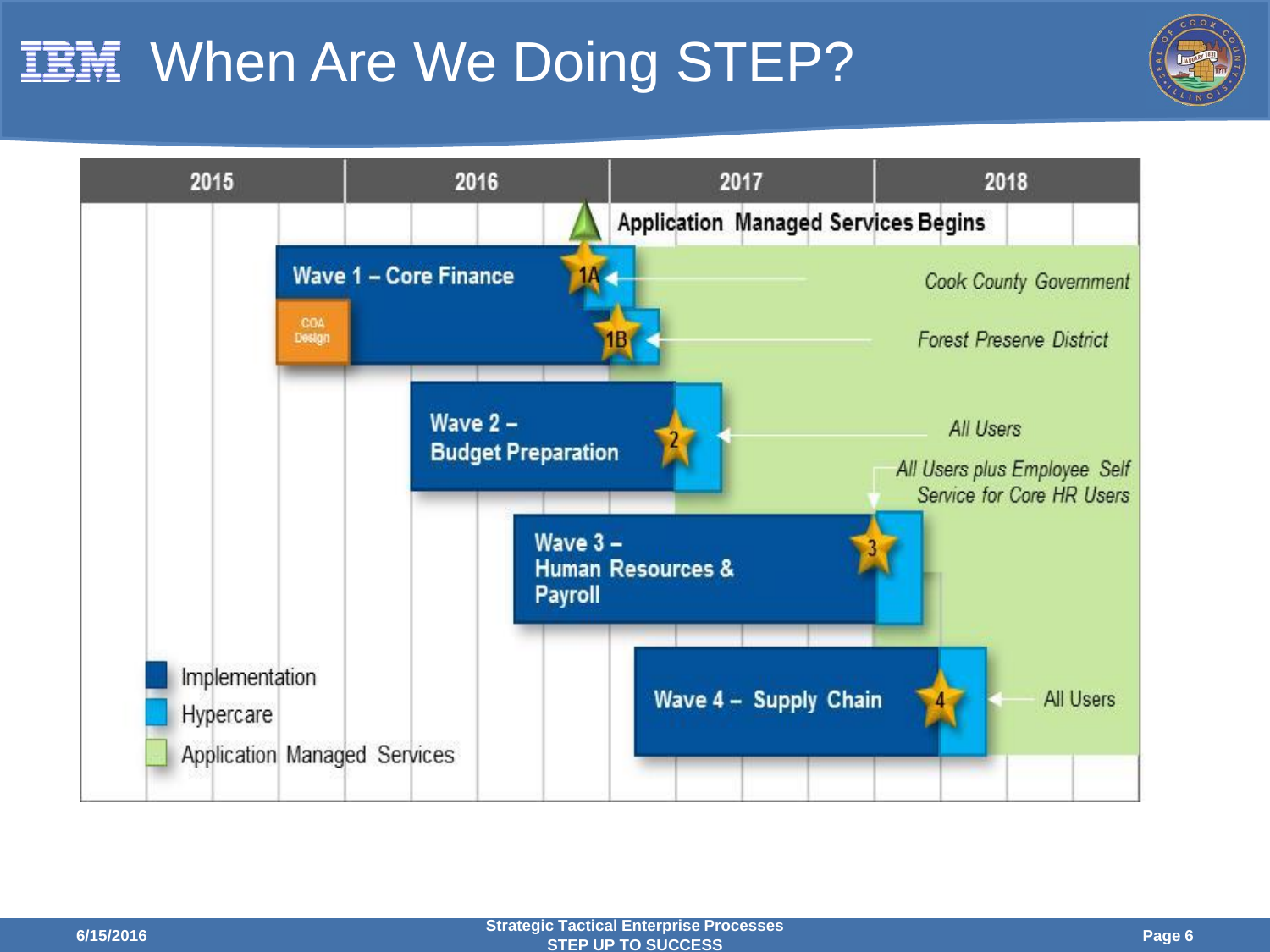#### When Are We Doing STEP? **EM** Wave 1



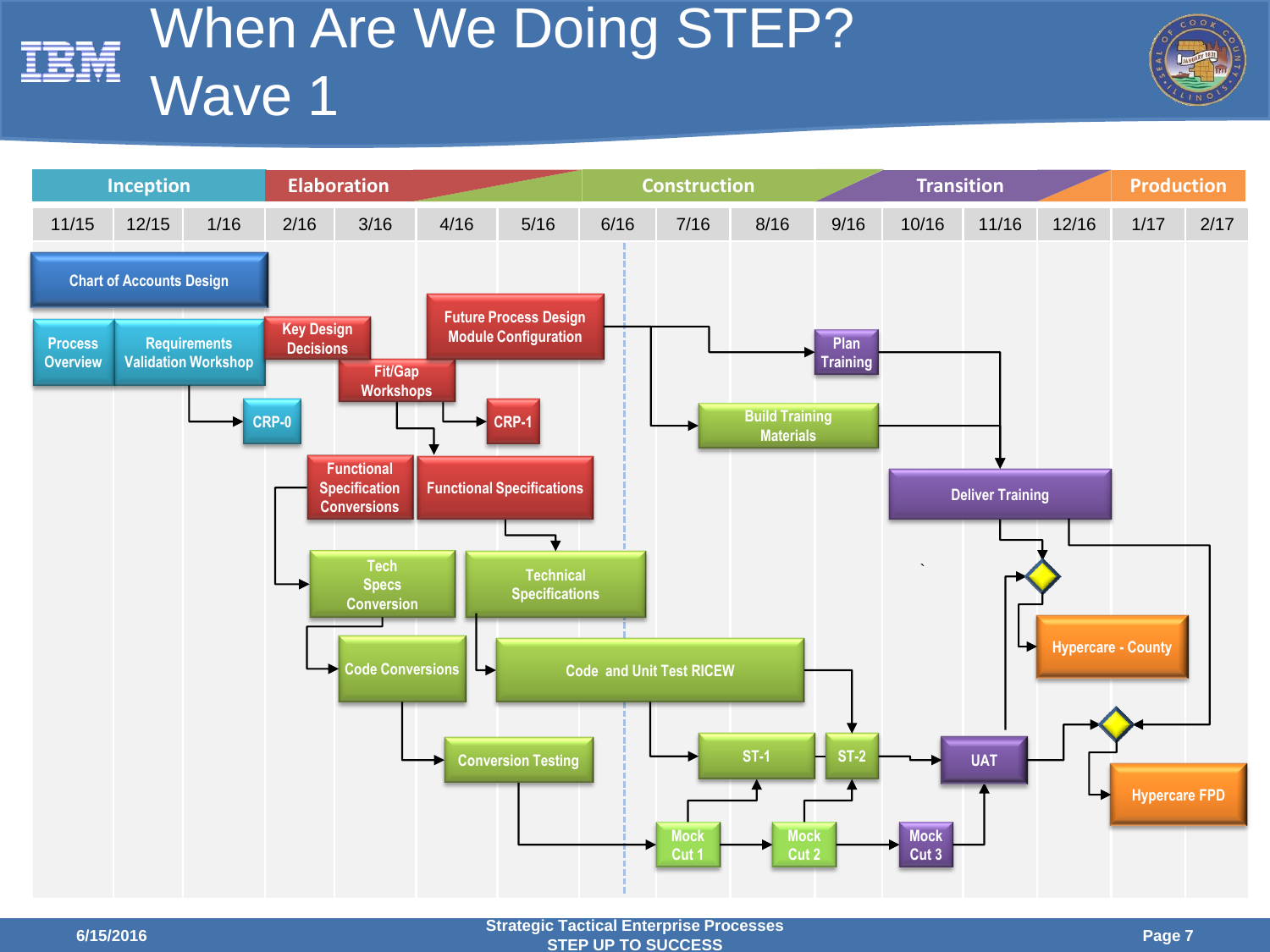

### STEP Wave 1



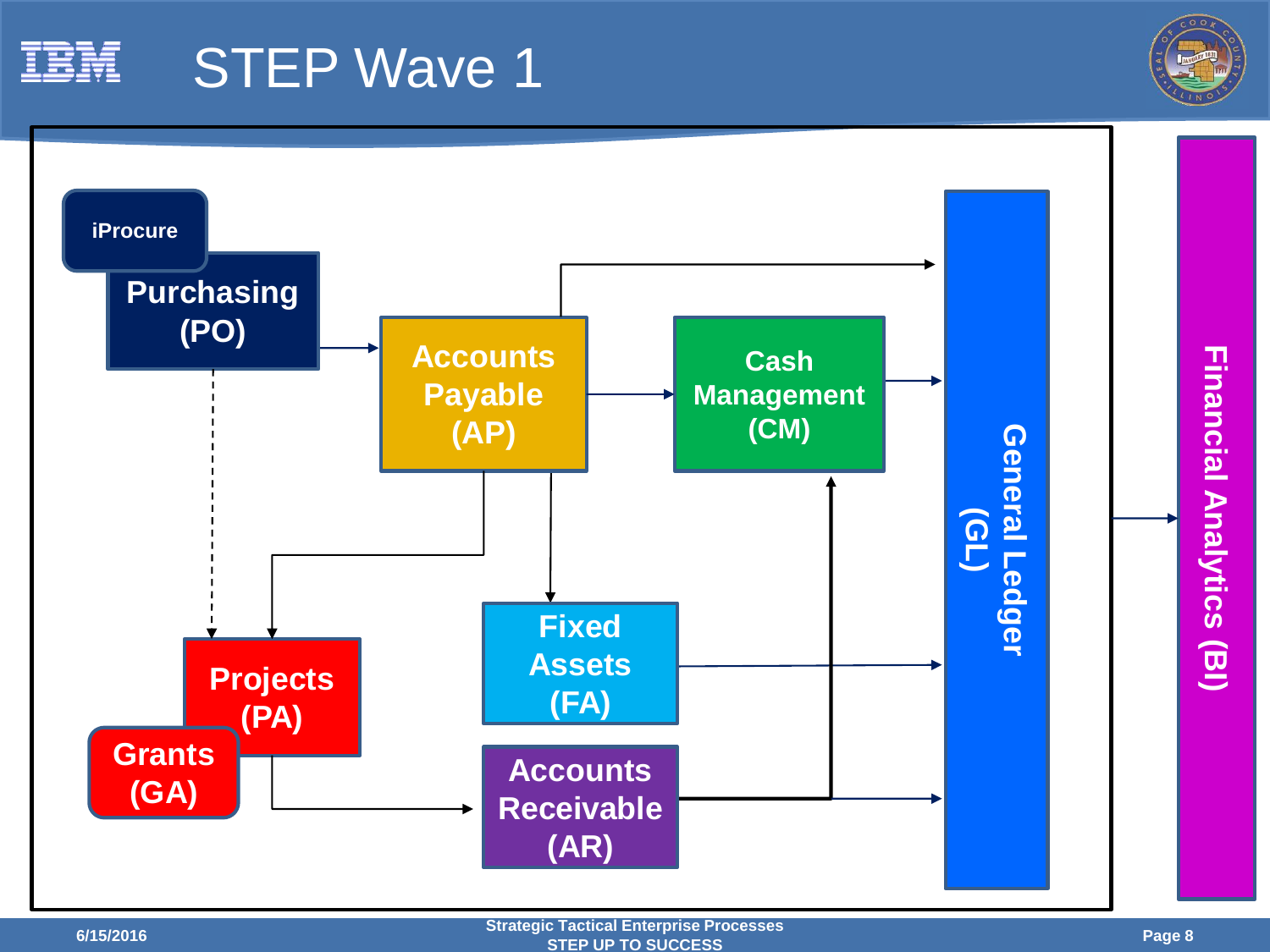

The Procure to Pay Process will bring the most change to the most number of County employees in Wave 1:

- Procure to Pay (Business Function)
	- **Requisitions**
	- Purchase Order
	- Receiving
	- Invoice / Payment
- Workflow for approvals
- Master Data Management
	- **ltems**
	- Suppliers
- Chart of Accounts
- Encumbrances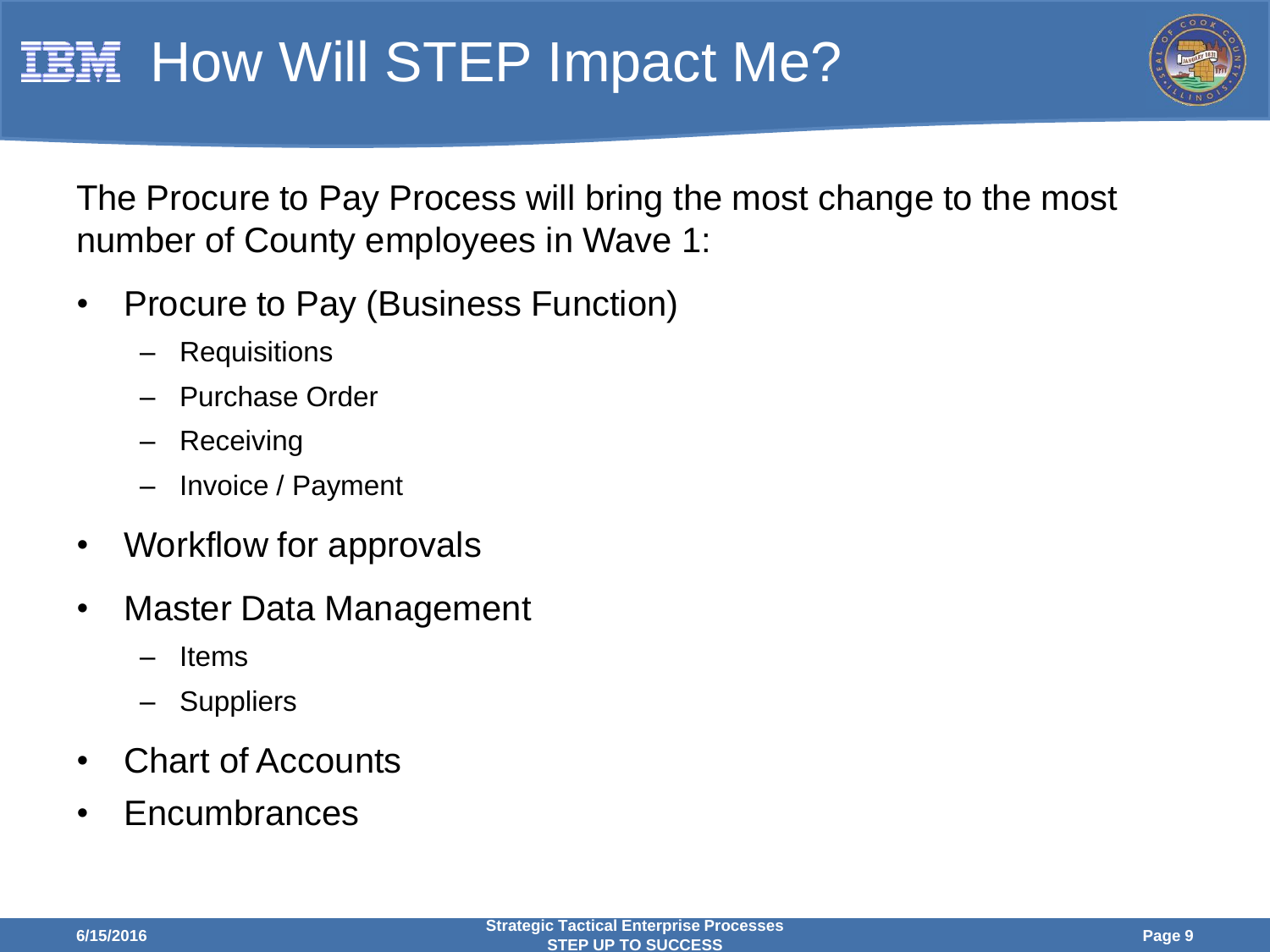

| <b>Process</b>                                                                                | <b>Pain Point</b>                                                                                                                                                                              | <b>Solution</b>                                                                                                                                                                         |  |  |  |
|-----------------------------------------------------------------------------------------------|------------------------------------------------------------------------------------------------------------------------------------------------------------------------------------------------|-----------------------------------------------------------------------------------------------------------------------------------------------------------------------------------------|--|--|--|
| Procure to Pay:<br>- Requisition &<br><b>PO</b><br>- Approvals<br>- Receiving<br><b>Items</b> | <b>Paper Process for</b><br>$\left( \left  \right  \right)$<br>Requisition & PO (29A).<br><b>Manual approval</b><br>2)<br>process.<br>Unknown \$\$<br>3)<br>commitment for Budget<br>tracking. | User (Department)<br>$\left(1\right)$<br>generated PO<br><b>Enable Oracle workflow</b><br>2)<br>for approval.<br>Enable encumbrance in<br>(3)<br>Oracle to reduce budget<br>hold times. |  |  |  |
| Record to<br>Report:<br>- Analysts<br>- Budgeting                                             | Manually consolidate data<br>from multiple systems,<br>projects & grant sources.                                                                                                               | Reports in Oracle and the BI<br>Tool for specific analytical<br>needs.                                                                                                                  |  |  |  |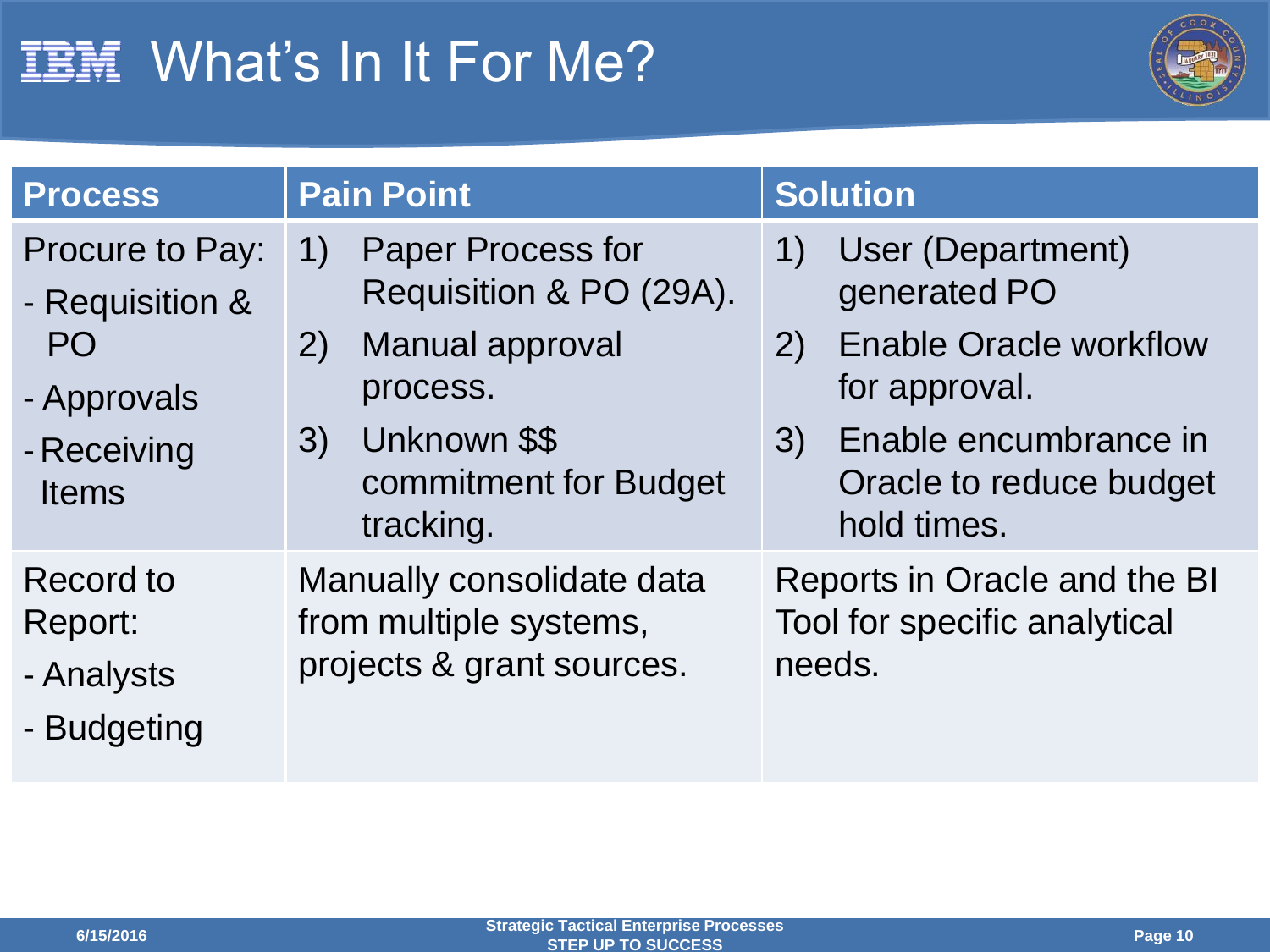

| <b>Process</b>                                                             | <b>Pain Point</b>                                                                                                               | <b>Solution</b>                                                                                                             |  |  |
|----------------------------------------------------------------------------|---------------------------------------------------------------------------------------------------------------------------------|-----------------------------------------------------------------------------------------------------------------------------|--|--|
| <b>Acquire to</b><br><b>Retire:</b><br>- Asset<br>Management<br>- Projects | Managed by<br>1)<br>spreadsheet & JDE and<br>without GAAP standards<br>applied.<br><b>Manual spreadsheet</b><br>(2)<br>process. | <b>System generated Asset</b><br>1)<br>accounting in single<br>system.<br>Use Oracle Projects &<br>2)<br>Grants capability. |  |  |
| <b>Bill to Cash:</b><br>- Accounts<br>Receivable                           | Tracking AR in<br>spreadsheets.                                                                                                 | Use Oracle AR capability in<br>single system.                                                                               |  |  |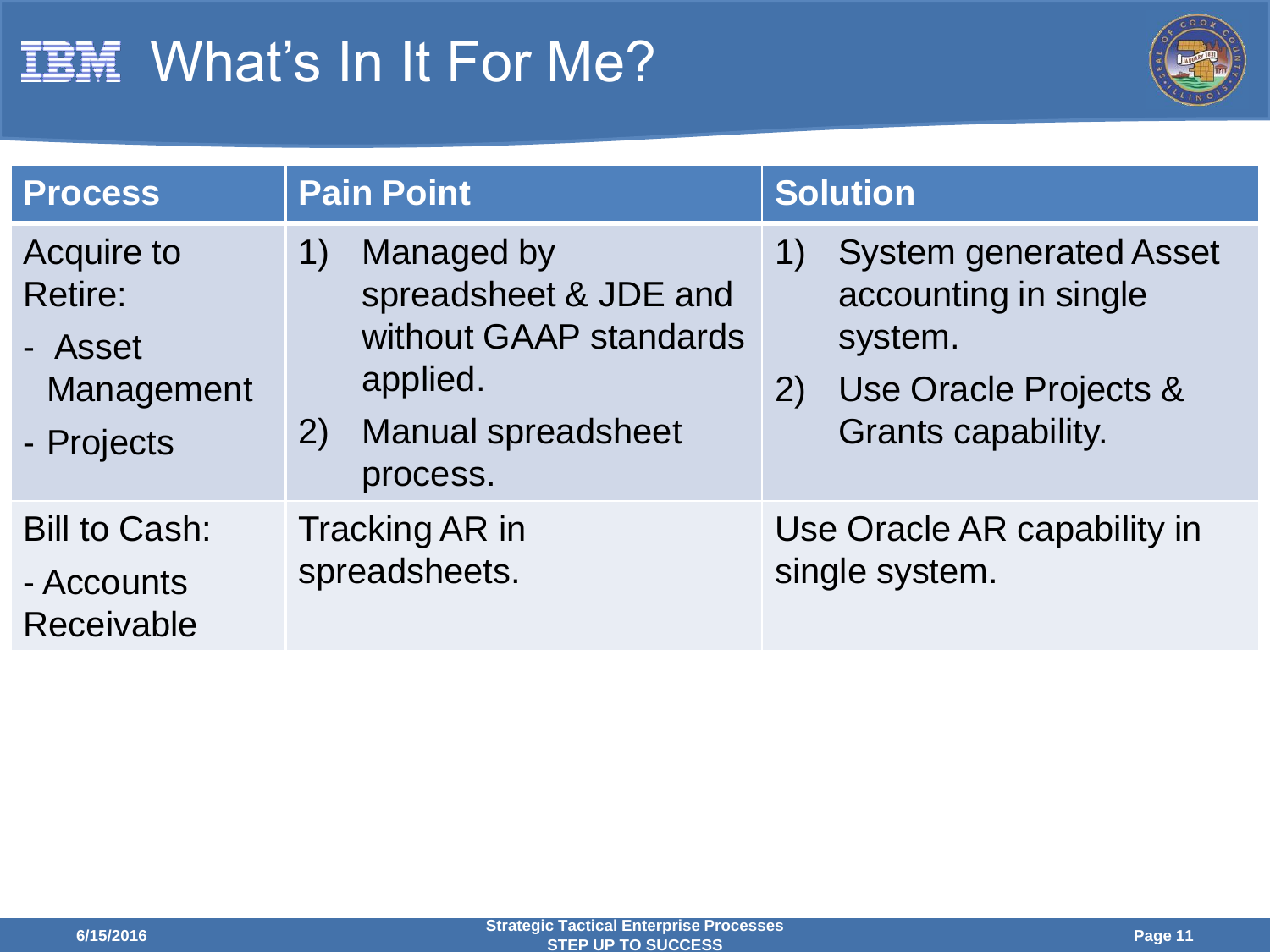



- Interactive Analysis and drill down
- Dashboards and ad-hoc reporting capabilities
- Predictive Analytics
- **Executive Visibility**



| <b>Profitability</b><br><b>UVErview</b>                                                              |                                             | ORACLE' Business Intelligence                                                             |                                                                                             |                                                    |                                                                                             |                                           |                                                              | Seath Al                         | v                     |                               | Ð                             | Advanced   Administration   Project   Sep Or                   |
|------------------------------------------------------------------------------------------------------|---------------------------------------------|-------------------------------------------------------------------------------------------|---------------------------------------------------------------------------------------------|----------------------------------------------------|---------------------------------------------------------------------------------------------|-------------------------------------------|--------------------------------------------------------------|----------------------------------|-----------------------|-------------------------------|-------------------------------|----------------------------------------------------------------|
|                                                                                                      |                                             |                                                                                           |                                                                                             |                                                    |                                                                                             |                                           |                                                              |                                  |                       |                               | Home   Calaidg   Bashboards v | New v   Bollocen v   Signed In As ER                           |
|                                                                                                      | <b>Linda, "I marrows"</b><br><b>Hevenue</b> | Products Lustomers                                                                        |                                                                                             |                                                    |                                                                                             |                                           |                                                              |                                  |                       |                               |                               |                                                                |
|                                                                                                      |                                             |                                                                                           |                                                                                             |                                                    |                                                                                             |                                           |                                                              |                                  |                       |                               |                               |                                                                |
|                                                                                                      |                                             |                                                                                           |                                                                                             | <sup>+</sup> Ladger Hame<br>Vision Operations (1 + | <b>Profit Conter</b><br>×.                                                                  | Fisial Year<br>2008                       | $\vert$                                                      | <b>Fissul Quarter</b>            |                       |                               |                               |                                                                |
|                                                                                                      |                                             |                                                                                           |                                                                                             |                                                    |                                                                                             |                                           |                                                              | $\Box$ 2008 $\odot$ 1<br>12000@2 |                       |                               |                               |                                                                |
|                                                                                                      | Profil ability Returns                      |                                                                                           |                                                                                             |                                                    | Profil & Loss - Quarterly                                                                   |                                           |                                                              | 1200893                          |                       |                               |                               | Cust Breakdown                                                 |
| <b>That</b>                                                                                          | Monthly Values for RCE, ROA and ROCE        |                                                                                           |                                                                                             | ist.                                               |                                                                                             | Overledy Values for Right and Loop Statem |                                                              | $\Box$ 2008 $\odot$ 1            |                       |                               |                               | This over UPACOLEA:(NLPB 2W)                                   |
|                                                                                                      |                                             |                                                                                           |                                                                                             |                                                    |                                                                                             |                                           | Bearch.                                                      |                                  |                       |                               |                               |                                                                |
|                                                                                                      |                                             | 3,648<br>Aug-69                                                                           | <b><i><u>QVPLANE</u></i></b><br>$540 - 01$                                                  |                                                    |                                                                                             | 2009-011                                  | 2001-012                                                     | 000002                           | 2001 Q.4 Firand Total |                               |                               |                                                                |
|                                                                                                      | <b>ROE</b>                                  | 22.2%   19.4%   22.7%                                                                     | 21.5%                                                                                       |                                                    | Revenue                                                                                     |                                           | \$5,749,000 \$7,275,000 \$5,331,000 \$5,607,000 \$23,526,000 |                                  |                       |                               |                               |                                                                |
|                                                                                                      | <b>ROC [Pre-Internal]</b>                   | 20.0% / 20.0% / 24.0% / 2                                                                 | 23.146                                                                                      |                                                    | <b>Gross Profile</b>                                                                        |                                           | \$3,023,000 \$4,372,000 \$2,911,000 \$3,265,000 \$13,571,000 |                                  |                       |                               |                               |                                                                |
|                                                                                                      |                                             | 16.8% 图 14.2% 四 17.6% 图                                                                   | 16.4%                                                                                       |                                                    | <b>Gross Margia %</b>                                                                       | 57%                                       | 68%                                                          | 55%                              | 58.95                 | 58%                           |                               |                                                                |
|                                                                                                      | <b>ROA (FRIT Ravis)</b>                     |                                                                                           | 11.4%                                                                                       |                                                    | <b>Operating Profit</b>                                                                     |                                           | \$1,875,000 \$2,971,000 \$1,521,000 \$1,975,000              |                                  |                       | \$5,342,000                   |                               |                                                                |
|                                                                                                      | KLIN (PVE-ITERFER)                          | $1.6\%$ $\frac{1}{10}$ $\left[10.1\%$ $\frac{1}{10}$ $\left[12.5\%$ $\frac{1}{10}\right]$ |                                                                                             |                                                    | Uperating margin 75<br>Net Income                                                           | 35%                                       | 41%<br>\$1,280,600 \$1,977,600 \$1,017,500 \$1,289,700       | 29%                              | 35%                   | 35%<br>\$5,565,500            |                               |                                                                |
|                                                                                                      | <b>BUCE (EBIT Basis)</b>                    | 34.6%  ■  30.2%  ■  34.9%  ■                                                              | 33.2%                                                                                       |                                                    | Net Income Plarges %                                                                        | 24%                                       | 27%                                                          | 19%                              | 23%                   | 24%                           |                               |                                                                |
|                                                                                                      | <b>ROCE (Dve Interest)</b>                  | Z3.8% P 20.8% P 24.8% P                                                                   | 23.1%                                                                                       |                                                    |                                                                                             |                                           |                                                              |                                  |                       |                               |                               |                                                                |
|                                                                                                      |                                             | Tedger Name is equal to Wiston Operations (USA).                                          |                                                                                             |                                                    |                                                                                             |                                           | Lecher Name is equal to Vision Operations (USA)              |                                  |                       |                               |                               |                                                                |
|                                                                                                      |                                             | and fiscal Quater is equal to j is in 2008 Q 3                                            |                                                                                             |                                                    |                                                                                             | and Trailing Four Fiscal Quarters         |                                                              |                                  | Maax                  |                               |                               |                                                                |
|                                                                                                      |                                             | Analyte - Refresh - Print - Export                                                        |                                                                                             |                                                    |                                                                                             |                                           | Analyze - Refresh - Print - Export                           |                                  |                       |                               |                               | COSS to Revenue %                                              |
|                                                                                                      |                                             |                                                                                           | To understand the crivers of Return on Assets and Equity, navigate to the Margins Dashboard |                                                    | To view complete Quarteris PSE by Company, please club in ere to mavigate to PSE Davidovard |                                           |                                                              |                                  |                       |                               |                               | Sales & Marketing Expenses to Rev                              |
| Margins                                                                                              |                                             |                                                                                           |                                                                                             | PAL.                                               |                                                                                             |                                           |                                                              |                                  |                       |                               |                               | ERAD Expenses to Revenue %<br>Other Operating Expenses to Reve |
|                                                                                                      |                                             |                                                                                           |                                                                                             |                                                    |                                                                                             |                                           |                                                              |                                  |                       |                               |                               |                                                                |
|                                                                                                      |                                             |                                                                                           |                                                                                             |                                                    |                                                                                             |                                           |                                                              |                                  |                       |                               |                               | Analyze - Refresh - Print - Export                             |
|                                                                                                      |                                             |                                                                                           |                                                                                             |                                                    |                                                                                             |                                           |                                                              |                                  |                       |                               |                               |                                                                |
|                                                                                                      | Product Gross Margin                        |                                                                                           |                                                                                             |                                                    |                                                                                             |                                           | <b>Curtains Gross Margin</b>                                 |                                  |                       |                               |                               |                                                                |
| an a                                                                                                 | Time run: I/I B(2011 G:00:16 RM             |                                                                                           |                                                                                             |                                                    |                                                                                             |                                           |                                                              | Time run: 1/18(2011 S.10:27 PM)  |                       |                               |                               |                                                                |
|                                                                                                      |                                             |                                                                                           |                                                                                             |                                                    |                                                                                             |                                           |                                                              |                                  |                       |                               |                               |                                                                |
|                                                                                                      | Reverse Assesse                             | G. Reverse to Tutal                                                                       | <b>Product Gross Margin</b>                                                                 | <b>Overall Product Gross</b>                       | <b>Difference</b>                                                                           |                                           |                                                              | Customer Entegacy COMMIREA       |                       | SF.                           |                               |                                                                |
| <b>Product Type Desolation</b>                                                                       |                                             |                                                                                           |                                                                                             | Margin %                                           |                                                                                             |                                           |                                                              |                                  |                       |                               |                               |                                                                |
| Unspecified                                                                                          | \$577.954.835                               | 91.3%                                                                                     | 99.8%                                                                                       | 97%                                                | 2.3%<br>п                                                                                   |                                           |                                                              |                                  | <b>Revenue Amount</b> | COG                           | Customer Gross Profit         | Customer Great Margin %                                        |
|                                                                                                      | \$18,799,006                                | 3.0%                                                                                      | 90.0%                                                                                       | 97%                                                | (7.5%)                                                                                      |                                           | Dolor Fixed Calendar<br><b>LAURI</b>                         |                                  | \$4,509,025 \$760,917 |                               | \$3,325 MM                    | 1.79.6%                                                        |
|                                                                                                      | \$30,666,904                                | 4.8%                                                                                      | 86.6%                                                                                       | 97%                                                | (10.8%                                                                                      |                                           | 同200801                                                      |                                  | <b>12.852.381</b>     |                               |                               |                                                                |
|                                                                                                      |                                             | £1%                                                                                       | 61.1%                                                                                       | 97%                                                | (36.4%)                                                                                     |                                           | Jan-08                                                       |                                  | \$1,427,391           |                               |                               |                                                                |
|                                                                                                      | \$53,972                                    |                                                                                           |                                                                                             | 27%                                                | (20.OM)                                                                                     |                                           | Feb-68                                                       |                                  | \$1,424,991           |                               |                               |                                                                |
|                                                                                                      | \$325,200                                   | 0.0%                                                                                      | 59.5%                                                                                       |                                                    |                                                                                             |                                           |                                                              |                                  |                       |                               | \$531,058                     |                                                                |
| Pinished good<br><b>Purchased item</b><br><b>Reference item</b><br><b>ATO Ears</b><br>Product Femily | \$547,529                                   | 0.1%                                                                                      | 59.2%                                                                                       | 97%                                                | (20.7%)                                                                                     |                                           | <b>EL2008 Q 3</b>                                            |                                  |                       | \$1,152,831 \$613,776         |                               | 56.0%                                                          |
|                                                                                                      | \$469,471                                   | 0.1%                                                                                      | 59.1%                                                                                       | 97%                                                | $(38.3\%)$                                                                                  |                                           | <b>JUNIN</b>                                                 |                                  |                       | \$255,257 \$105,866           | \$129,391                     | 101.06                                                         |
|                                                                                                      | \$1,281,621                                 | 0.2%                                                                                      | 58.8%                                                                                       | 97%                                                | (38.7%                                                                                      |                                           | Aug-03                                                       |                                  |                       | \$379,014 \$170,556           | \$208,458                     | 56.0%                                                          |
| ATO model<br><b>Inventory Type</b><br>ATO Chien Class                                                | \$671,095                                   | 0.1%                                                                                      | 56.6%                                                                                       | 97%                                                | (38,9%)                                                                                     |                                           | 5cp 08                                                       |                                  |                       | \$538,562 \$242,353           | \$296,209                     | 56.0%                                                          |
| PTD Collan Class                                                                                     | 4145,343                                    | 0.0%                                                                                      | R4.4%<br>☆ ☆ → \$ ROWS 1-10                                                                 | 07%.                                               | (30, 0)(1)                                                                                  |                                           | $-200804$<br>04.08                                           |                                  | 4101,005              | #583,812 #245,201<br>\$12,507 | \$338,611<br>\$59,700         | 59.6%<br>59.6%                                                 |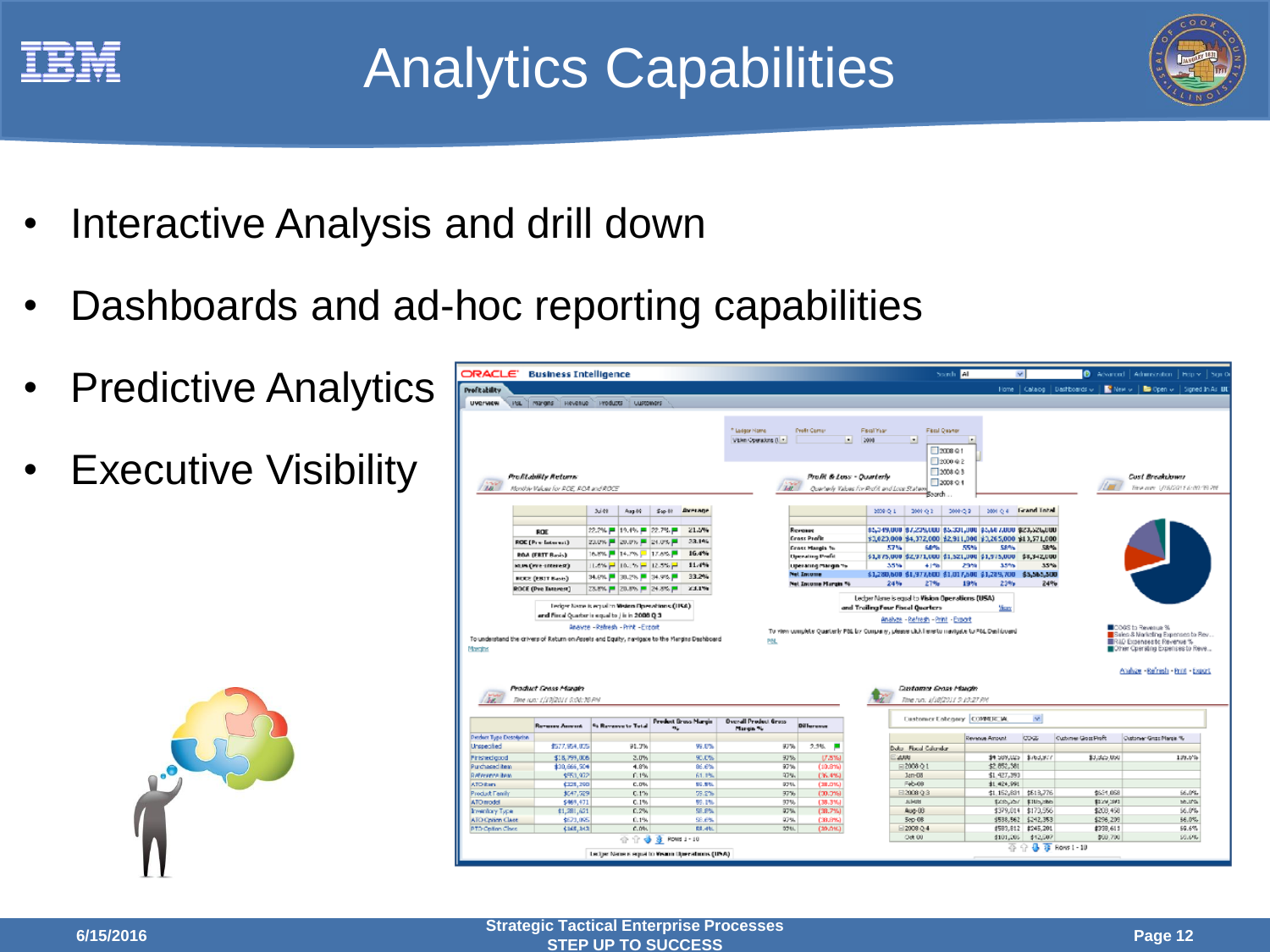### **IIII How Will I Be Prepared?**





**STEP UP TO SUCCESS Page 13**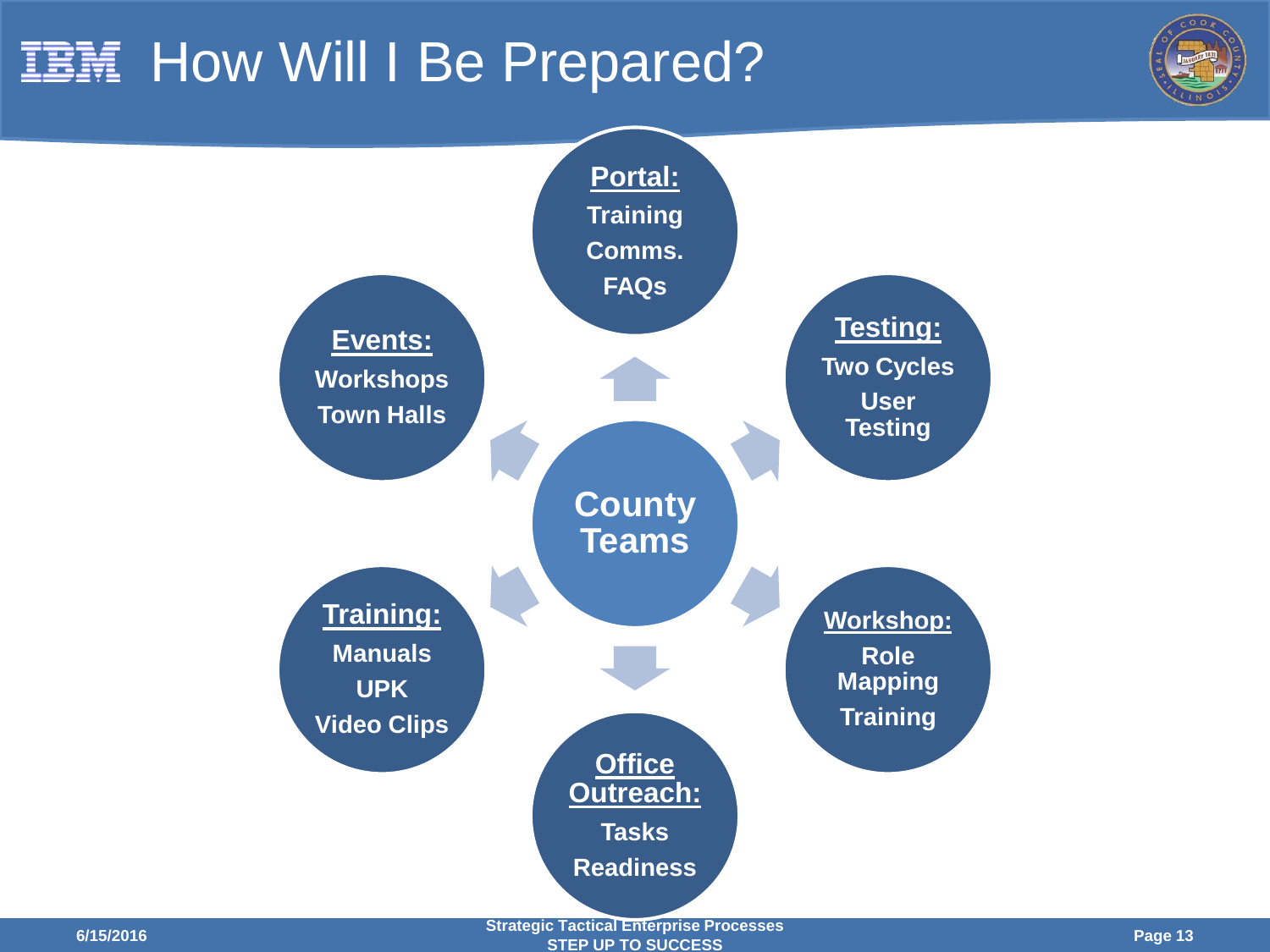## **IBM How Can I Learn More?**



- Steering Committee the Project Leadership Team is the outlet for conversation and to answer questions. They will be cascading project communications in upcoming Division and Bureau meetings.
- Office Outreach Office Change Agents will support offices with the change impacts and messages as well as training and other readiness needs.
- Project Portal will supply distributed communications, FAQs, training clips, and other project materials.
- Project Email Address we encourage all questions and suggestions to come to us at: **[ERP.STEPProject@CookCountyIL.gov](mailto:ERP.STEPProject@CookCountyIL.gov)**
- Printed Materials you will receive a hand-out which is the Elevator Speech which outlines the project benefits to the County.
	- More Printed Materials will follow

*Please see the Project Portal for Project and Communication Details*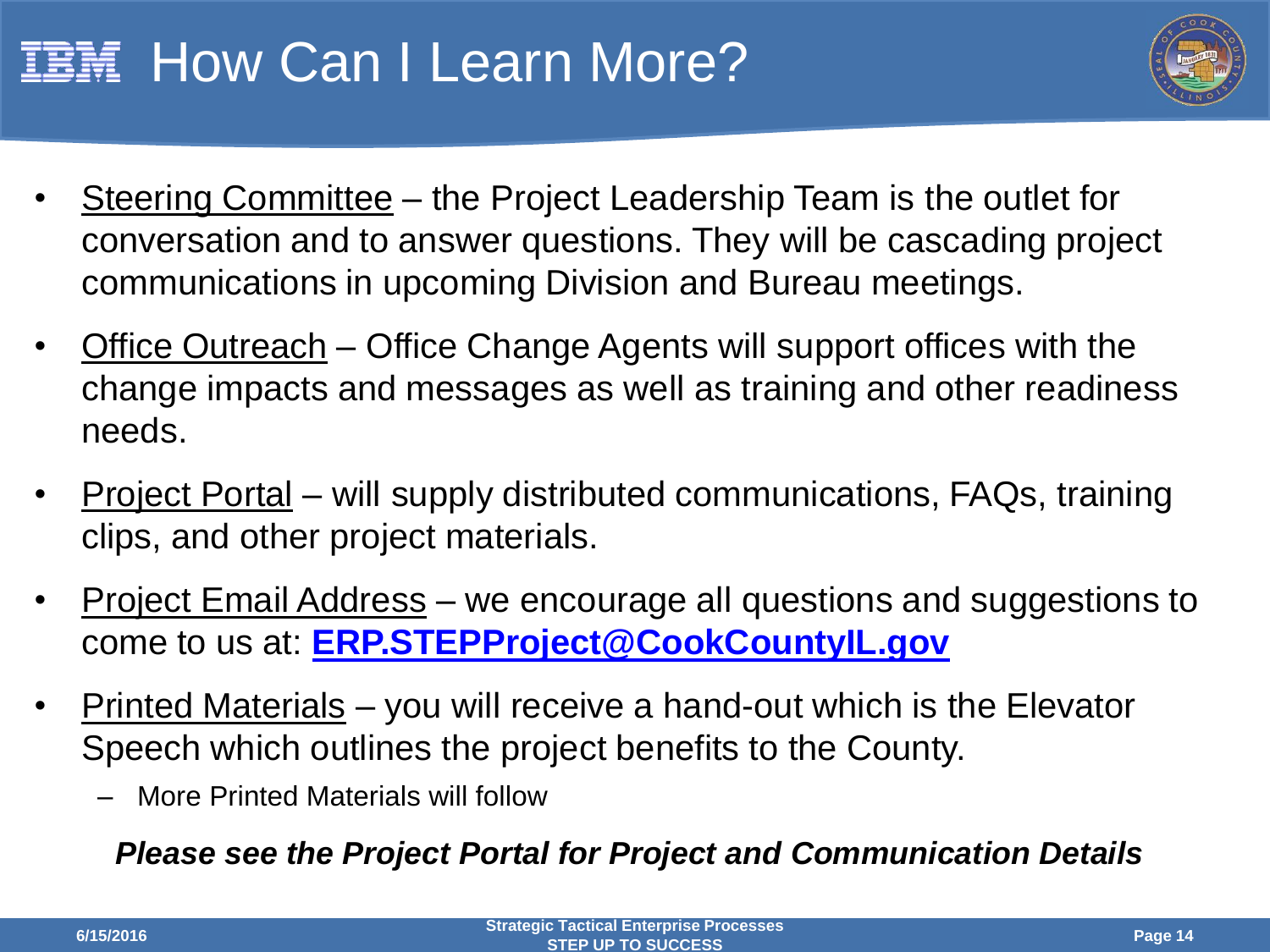

# How Can I Learn More? Your Sponsors



| <b>Ivan Samstein, CFO</b> | Simona Rollinson, CIO | Douglas Elwell,             |
|---------------------------|-----------------------|-----------------------------|
|                           |                       | <b>CCHHS Deputy CEO of</b>  |
|                           |                       | <b>Finance and Strategy</b> |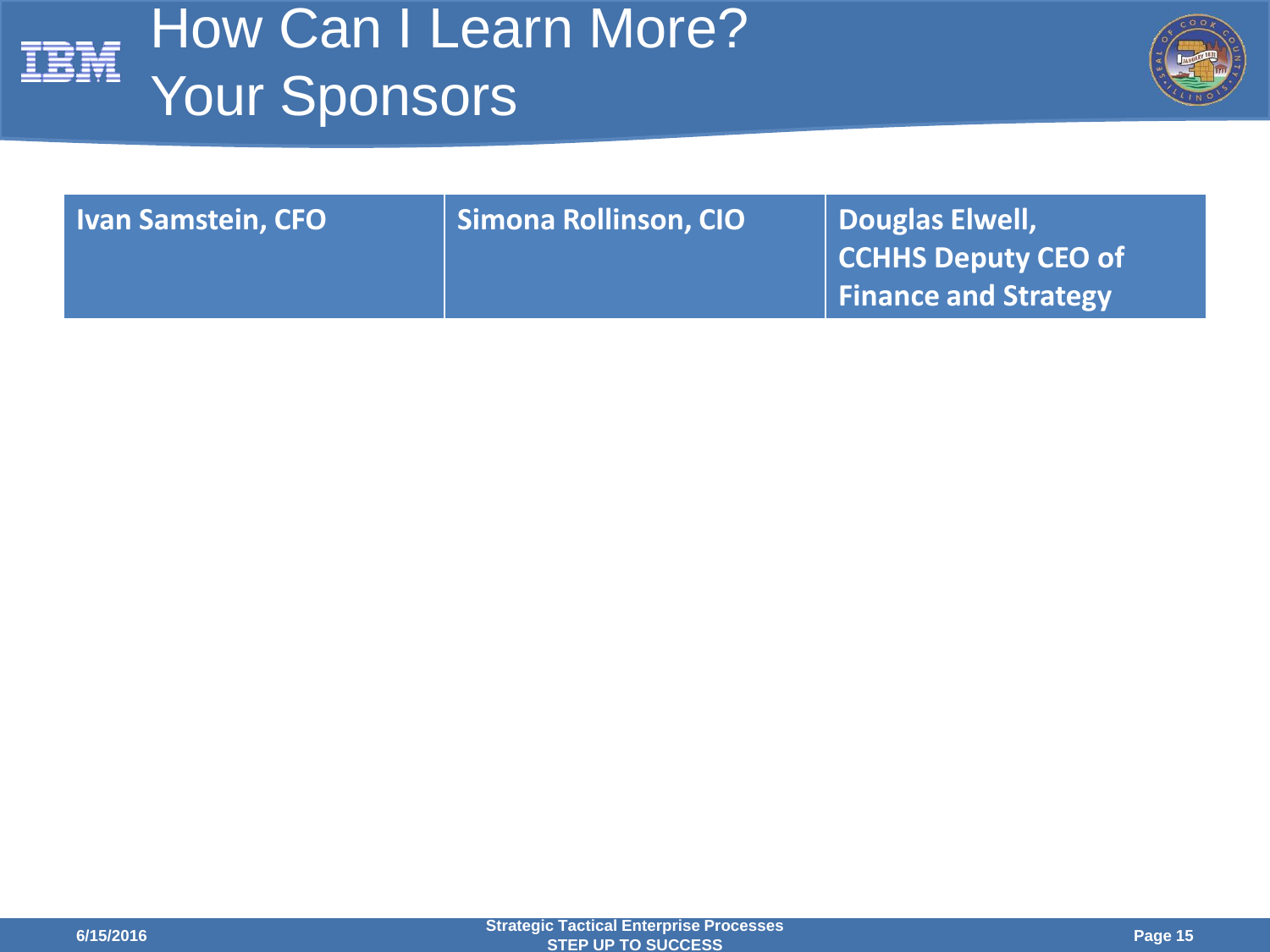

# How Can I Learn More? Your Steering Committee



| <b>Alexis Herrera</b>                 | <b>Samuel Steinberg</b>        |
|---------------------------------------|--------------------------------|
| CFO, Sheriff's Office                 | <b>CFO. Treasurer's Office</b> |
| <b>Ammar Rizki</b>                    | <b>Simona Rollinson</b>        |
| Deputy CFO, Bureau of Finance         | CIO                            |
| <b>Barbara Pryor</b>                  | <b>Stephen Hughes</b>          |
| Dep. Chief of HR, CCHHS               | CFO, FPD                       |
| <b>Donna Hart</b>                     | <b>Tom Lynch</b>               |
| <b>CIO for CCHHS</b>                  | <b>ERP Director</b>            |
| <b>Douglas Elwell</b>                 | <b>Velisha Haddox</b>          |
| Dep. CEO of Finance & Strategy, CCHHS | <b>Chief of HR</b>             |
| <b>Ekerete Akpan</b>                  | <b>Zelda Whittler</b>          |
| <b>CFO, CCHHS</b>                     | <b>Under Sheriff</b>           |
| <b>Ivan Samstein</b><br><b>CFO</b>    |                                |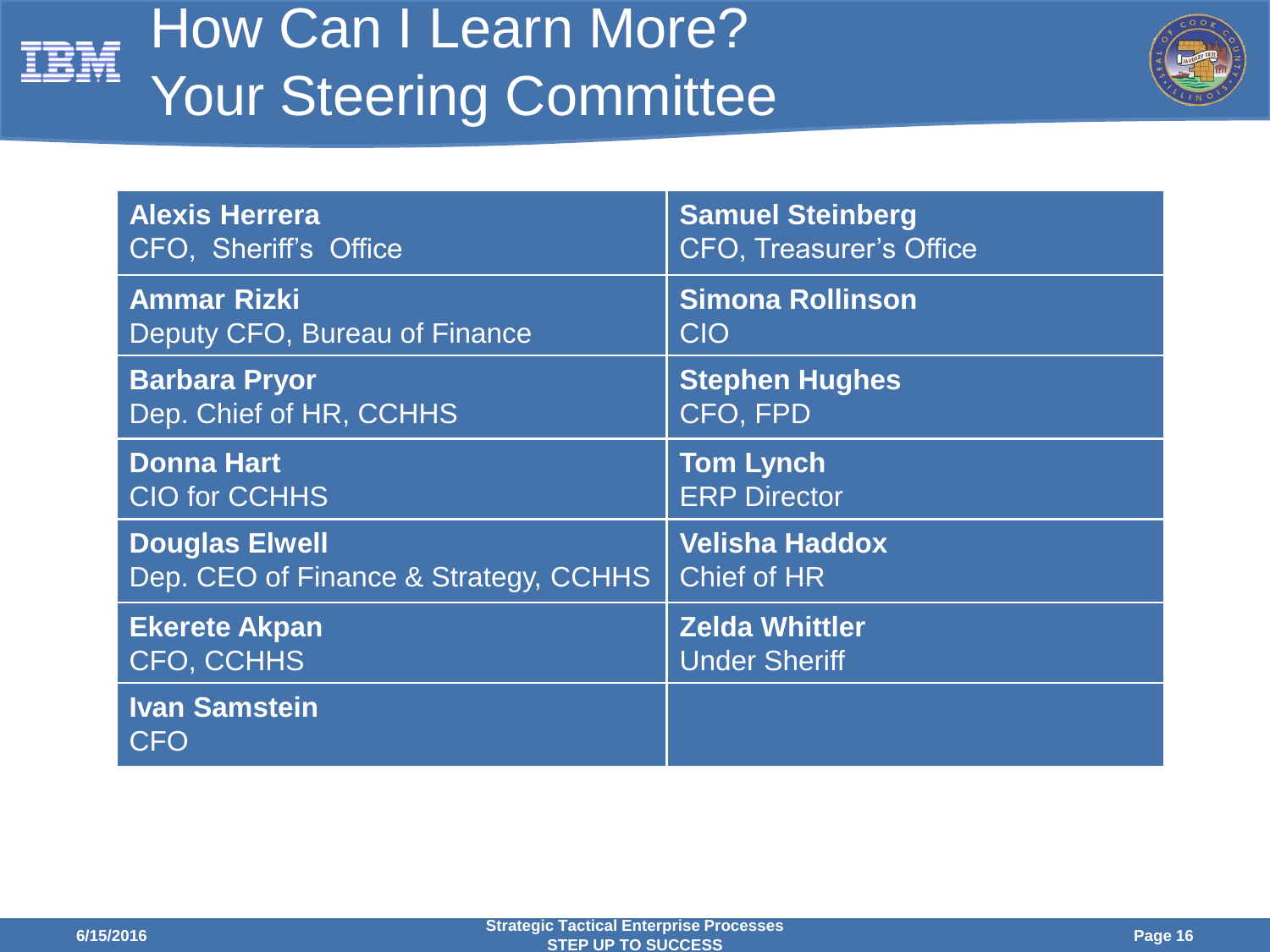

# How Can I Learn More? Executive Stakeholders



| <b>Arnold Randall</b>                        | <b>Joseph Fratto</b>                          |
|----------------------------------------------|-----------------------------------------------|
| <b>General Superintendent, FPD</b>           | <b>Chief Deputy Treasurer</b>                 |
| <b>Bill Kouruklis</b>                        | <b>Keith Formell</b>                          |
| <b>Chief Dep. Treasurer</b>                  | Acting CIO, Sheriff's Office                  |
| <b>Deanna Zalas</b>                          | <b>Lawrence Wilson</b>                        |
| <b>Director of Risk Management</b>           | <b>County Comptroller</b>                     |
| <b>Debra Rice</b>                            | <b>Martha Martinez</b>                        |
| <b>ERP Project Manager</b>                   | <b>Chief Admin. Officer at Cook County HR</b> |
| <b>Derrick Thomas</b>                        | <b>Shannon Andrews</b>                        |
| <b>Director of MIS</b>                       | <b>Chief Procurement Officer</b>              |
| <b>Dorothy Loving</b>                        | <b>Tanya Anthony</b>                          |
| <b>Director of Financial Controls, CCHHS</b> | Director of Budget Mgmt. Systems              |
| <b>Ebonie Taylor</b>                         | <b>Zahra Ali</b>                              |
| <b>OCM</b>                                   | <b>Director of Revenue</b>                    |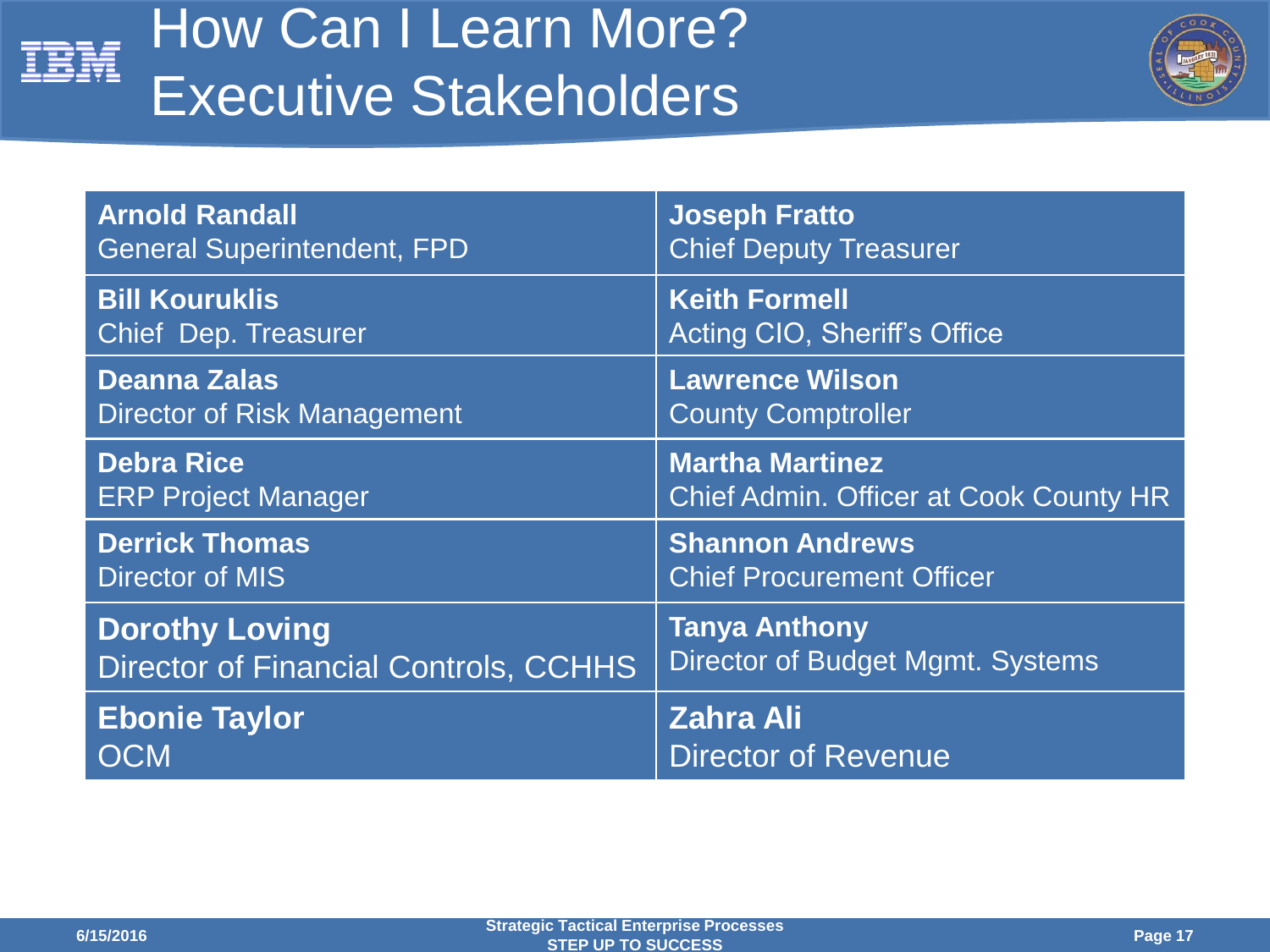

#### *Please see the Project Portal www. STEP.cookcountyil.gov for the Change Readiness Leader & Change Agent(s) assigned to your office.*